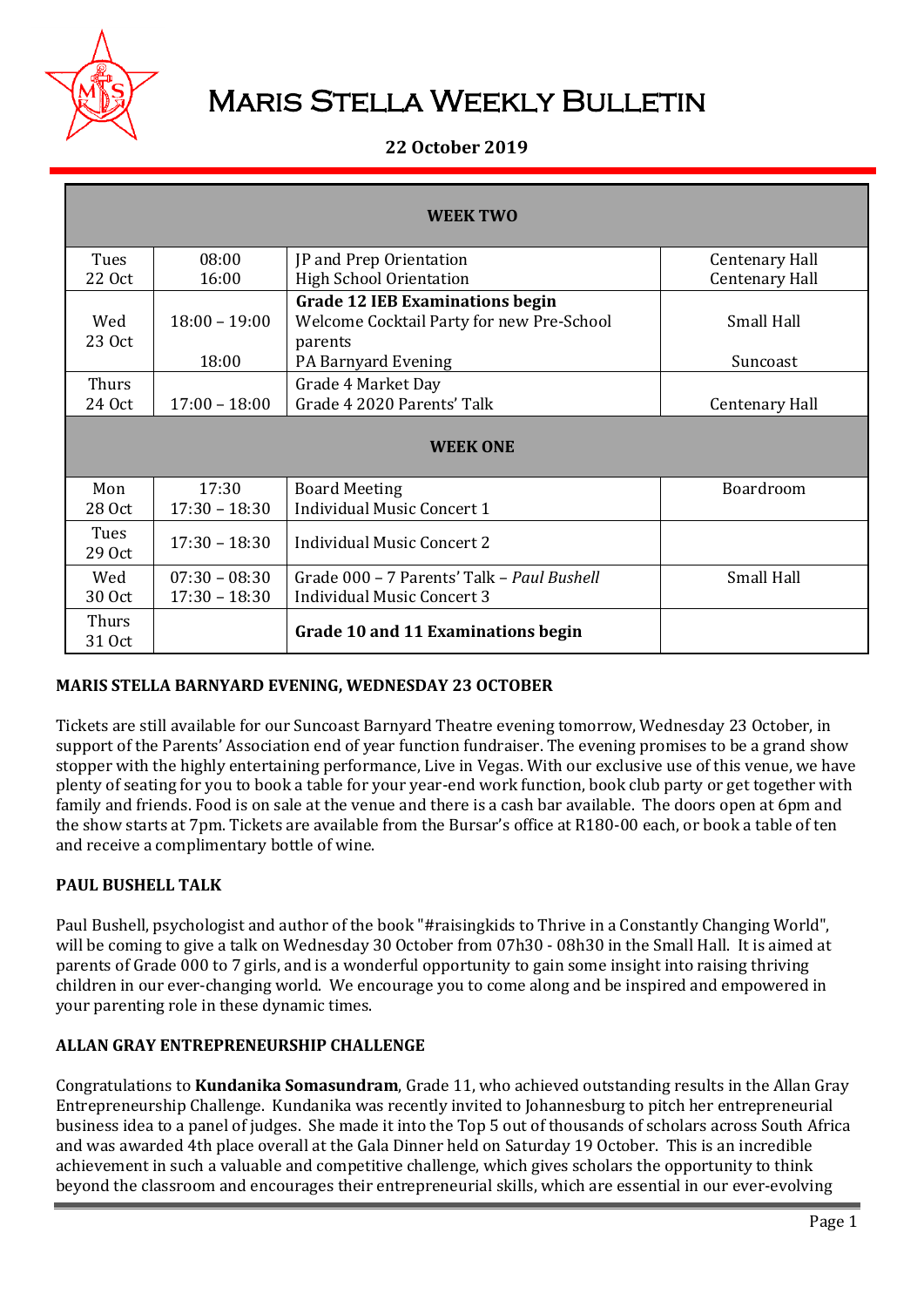world. Our grateful thanks also to our fantastic Business Studies teachers, Ms Kristi Dewar and Mrs Julia van Blerk for all they do to develop, inspire and support our Business Studies girls.

# **HOCKEY**

Over the weekend, Maris Stella hosted a very successful U13 Indoor Hockey Tournament, which was attended by 10 schools. Chelsea Preparatory were the overall winners, and our Maris Stella U13 team played very well, achieving the following results:

| Team: Maris Stella U13 vs: | <b>Results</b> |
|----------------------------|----------------|
| Crawford La Lucia          | Won 1-0        |
| St Henry's Marist College  | Won 4-0        |
| Reddam Umhlanga            | Drew 2-2       |
| Virginia Preparatory       | Lost $0-3$     |

Our U11's participated in a Tournament hosted by Danville on Saturday 19 October, and their results were as follows:

| Team: Maris Stella U11 vs | <b>Results</b> |
|---------------------------|----------------|
| Penzance                  | Lost 1-2       |
| Crawford North Coast      | Won 2-0        |
| Atholton                  | Drew 1-1       |

Congratulations to **Kayla Thackwray** for being awarded Most Valued Player and to **Ndalo Nkabinde** for her award of Most Valued Goal Keeper.

## **DIVING**

The South African Schools Diving Championships were held at Epworth on Saturday 19 October, and Maris Stella were exceptionally proud to have 17 divers on the KZN Schools Diving Team taking part. Our girls obtained the following exceptional results:

Girls 12 Years Championship 5th **Addison Miskey**

Girls 13 Years Championship 4th **Mackenzie van Niekerk**

- Girls 14 Years Championship 5th **Aimee Dunn**
- Girls 15/16 Years Championship 5th **Jannah Winter**

Girls 11-13 Year 1 Development

- 2nd **Olivia Coppola**
- 5th **Shay-Lea Geustyn**
- 6th **Emily Robertson**

#### Girls 14 – 18 Year 1 Development

- 1st **Tatum Brouard**
- 2nd **Katelyn Kitchin**
- 3rd **Tia Laudenberg**

Girls 11-13 Year 2 Development:

- 1st **Raegan Brouard**
- 2nd **Megan King**